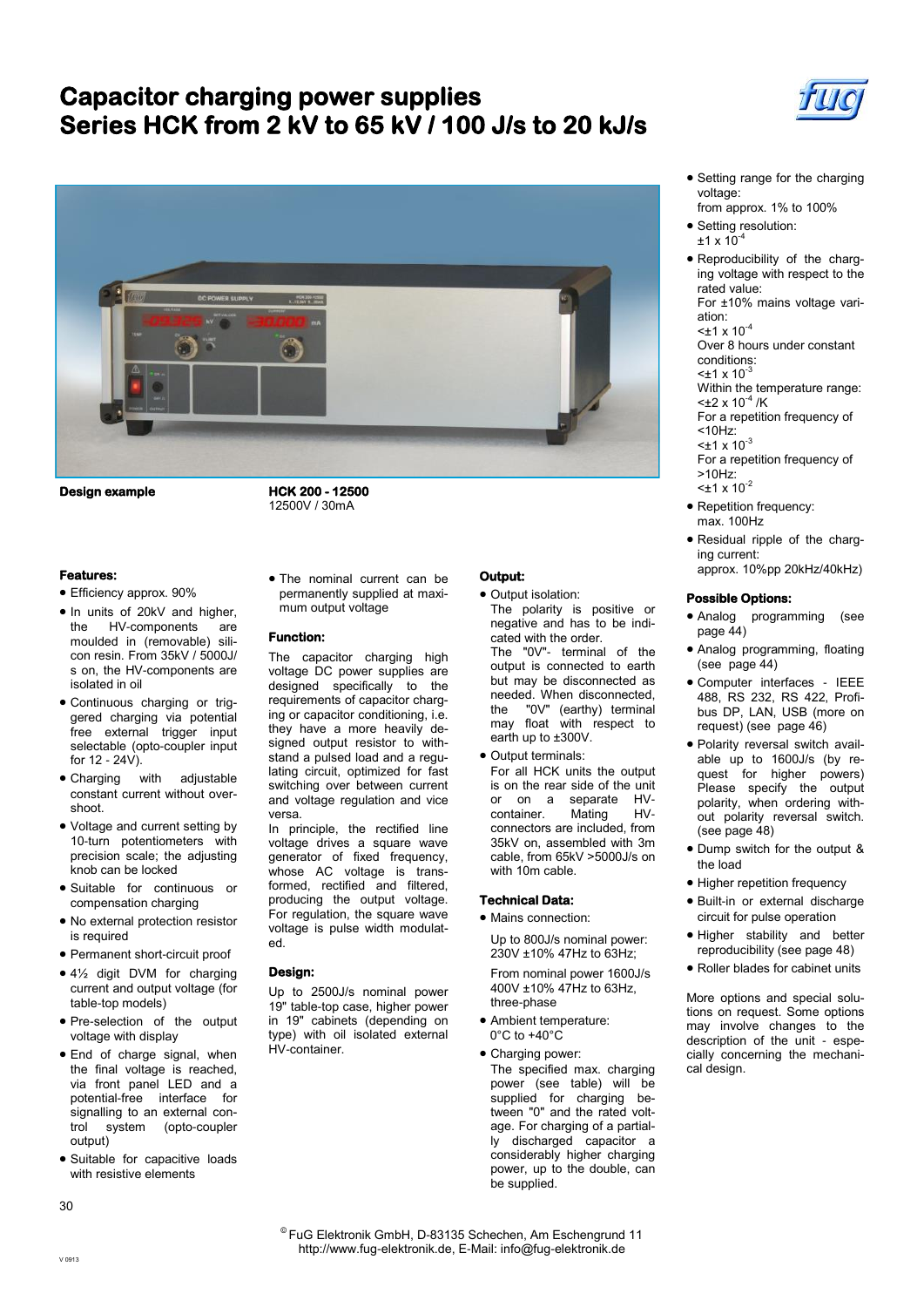# **Capacitor charging power supplies Series HCK from 2 kV to 65 kV / 100 J/s to 20 kJ/s**



|            | <b>Type</b>       |    | Voltage |         | Current |                 | Charg. pow. | Width        | Height         | Depth  | Weight |
|------------|-------------------|----|---------|---------|---------|-----------------|-------------|--------------|----------------|--------|--------|
| <b>HCK</b> | 100 - 2000        |    | $0 -$   | 2000 V  | $0 -$   | 100 mA          | $100$ J/s   | 19" / 443 mm | 3 U / 133 mm   | 350 mm | 6 kg   |
| <b>HCK</b> | 200 - 2000        |    | 0 -     | 2000 V  | 0 -     | 200 mA          | 200 J/s     | 19" / 443 mm | 3 U / 133 mm   | 350 mm | 7 kg   |
| <b>HCK</b> | 400 - 2000        |    | 0 -     | 2000 V  | 0 -     | 400 mA          | 400 J/s     | 19" / 443 mm | 3 U / 133 mm   | 350 mm | 11 kg  |
| <b>HCK</b> | 800 - 2000        |    | 0 -     | 2000 V  | 0 -     | 800 mA          | 800 J/s     | 19" / 443 mm | 3 U / 133 mm   | 450 mm | 12 kg  |
| <b>HCK</b> | 1600 - 2000       | 3) | 0 -     | 2000 V  | 0 -     | 1,6A            | 1600 J/s    | 19" / 443 mm | 6 U / 266 mm   | 650 mm | 25 kg  |
| <b>HCK</b> | 2500 - 2000       | 3) | 0 -     | 2000 V  | 0 -     | 2,5A            | 2500 J/s    | 19" / 443 mm | 6 U / 266 mm   | 650 mm | 40 kg  |
| <b>HCK</b> | 5000 - 2000       | 3) | 0 -     | 2000 V  | 0 -     | 5 A             | 5000 J/s    | 19" / 600 mm | 9 U / 399 mm   | 650 mm | 75 kg  |
| <b>HCK</b> | 7500 - 2000       | 3) | 0 -     | 2000 V  | 0 -     | 7,5 A           | 7500 J/s    | 19" / 600 mm | 12 U / 535 mm  | 650 mm | 110 kg |
| <b>HCK</b> | $10000 -$<br>2000 | 3) | 0 -     | 2000 V  | $0 -$   | 10A             | 10000 J/s   | 19" / 600 mm | 38 U / 2000 mm | 800 mm | 240 kg |
| <b>HCK</b> | 20000 - 2000      | 3) | 0 -     | 2000 V  | 0 -     | 20 A            | 20000 J/s   | 19" / 600 mm | 38 U / 2000 mm | 800 mm | 360 kg |
|            |                   |    |         |         |         |                 |             |              |                |        |        |
| <b>HCK</b> | 100 - 3500        |    | 0 -     | 3500 V  | 0 -     | 50 mA           | $100$ J/s   | 19" / 443 mm | $3 U / 133$ mm | 350 mm | 6 kg   |
| <b>HCK</b> | 200 - 3500        |    | 0 -     | 3500 V  | $0 -$   | 100 mA          | 200 J/s     | 19" / 443 mm | 3 U / 133 mm   | 350 mm | 7 kg   |
| <b>HCK</b> | 400 - 3500        |    | 0 -     | 3500 V  | 0 -     | 200 mA          | 400 J/s     | 19" / 443 mm | 3 U / 133 mm   | 350 mm | 11 kg  |
| <b>HCK</b> | 800 - 3500        |    | $0 -$   | 3500 V  | $0 -$   | 400 mA          | 800 J/s     | 19" / 443 mm | 3 U / 133 mm   | 450 mm | 12 kg  |
| <b>HCK</b> | 1600 - 3500       | 3) | 0 -     | 3500 V  | 0 -     | 800 mA          | 1600 J/s    | 19" / 443 mm | 6 U / 266 mm   | 650 mm | 40 kg  |
| <b>HCK</b> | 2500 - 3500       | 3) | $0 -$   | 3500 V  | 0 -     | 1,4A            | 2500 J/s    | 19" / 443 mm | 6 U / 266 mm   | 650 mm | 40 kg  |
| <b>HCK</b> | $5000 -$<br>3500  | 3) | 0 -     | 3500 V  | 0 -     | 2,8 A           | 5000 J/s    | 19" / 600 mm | 9 U / 399 mm   | 650 mm | 75 kg  |
| <b>HCK</b> | 7500 - 3500       | 3) | 0 -     | 3500 V  | 0 -     | $4,2 \text{ A}$ | 7500 J/s    | 19" / 600 mm | 12 U / 535 mm  | 650 mm | 110 kg |
| <b>HCK</b> | $10000 -$<br>3500 | 3) | 0 -     | 3500 V  | 0 -     | 5,7 A           | 10000 J/s   | 19" / 600 mm | 38 U / 2000 mm | 800 mm | 240 kg |
| <b>HCK</b> | 20000 - 3500      | 3) | 0 -     | 3500 V  | $0 -$   | 11A             | 20000 J/s   | 19" / 600 mm | 38 U / 2000 mm | 800 mm | 360 kg |
|            |                   |    |         |         |         |                 |             |              |                |        |        |
| <b>HCK</b> | 100 - 6500        |    | $0 -$   | 6500 V  | $0 -$   | 30 mA           | 100 J/s     | 19" / 443 mm | 3 U / 133 mm   | 350 mm | 6 kg   |
| <b>HCK</b> | 200 - 6500        |    | 0 -     | 6500 V  | 0 -     | 60 mA           | 200 J/s     | 19" / 443 mm | 3 U / 133 mm   | 350 mm | 7 kg   |
| <b>HCK</b> | 400 - 6500        |    | 0 -     | 6500 V  | 0 -     | 120 mA          | 400 J/s     | 19" / 443 mm | 3 U / 133 mm   | 350 mm | 11 kg  |
| <b>HCK</b> | 800 - 6500        |    | 0 -     | 6500 V  | 0 -     | 250 mA          | 800 J/s     | 19" / 443 mm | 3 U / 133 mm   | 450 mm | 12 kg  |
| <b>HCK</b> | 1600 - 6500       | 3) | 0 -     | 6500 V  | 0 -     | 500 mA          | 1600 J/s    | 19" / 443 mm | 6 U / 266 mm   | 650 mm | 35 kg  |
| <b>HCK</b> | 2500 - 6500       | 3) | 0 -     | 6500 V  | 0 -     | 750 mA          | 2500 J/s    | 19" / 443 mm | 6 U / 266 mm   | 550 mm | 40 kg  |
| <b>HCK</b> | 5000 - 6500       | 3) | 0 -     | 6500 V  | 0 -     | 1,5A            | 5000 J/s    | 19" / 600 mm | 9 U / 399 mm   | 650 mm | 75 kg  |
| <b>HCK</b> | 7500 - 6500       | 3) | 0 -     | 6500 V  | 0 -     | 2,3A            | 7500 J/s    | 19" / 600 mm | 12 U / 535 mm  | 650 mm | 110 kg |
| <b>HCK</b> | 10000 - 6500      | 3) | 0 -     | 6500 V  | $0 -$   | 3A              | 10000 J/s   | 19" / 600 mm | 38 U / 2000 mm | 800 mm | 240 kg |
| <b>HCK</b> | 20000 - 6500      | 3) | 0 -     | 6500 V  | 0 -     | 6 A             | 20000 J/s   | 19" / 600 mm | 38 U / 2000 mm | 800 mm | 360 kg |
|            |                   |    |         |         |         |                 |             |              |                |        |        |
| <b>HCK</b> | 100 - 12500       |    | 0 -     | 12500 V | 0 -     | 15 mA           | $100$ J/s   | 19" / 443 mm | 3 U / 133 mm   | 350 mm | 6 kg   |
| <b>HCK</b> | 200 - 12500       |    | $0 -$   | 12500 V | $0 -$   | 30 mA           | 200 J/s     | 19" / 443 mm | 3 U / 133 mm   | 450 mm | 7 kg   |
| <b>HCK</b> | 400 - 12500       |    | 0 -     | 12500 V | 0 -     | 60 mA           | 400 J/s     | 19" / 443 mm | 3 U / 133 mm   | 450 mm | 11 kg  |
| <b>HCK</b> | 800 - 12500       |    | $0 -$   | 12500 V | $0 -$   | 120 mA          | 800 J/s     | 19" / 443 mm | 3 U / 133 mm   | 450 mm | 21 kg  |
| <b>HCK</b> | 1600 - 12500      | 3) | 0 -     | 12500 V | 0 -     | 250 mA          | 1600 J/s    | 19" / 443 mm | 6 U / 266 mm   | 550 mm | 35 kg  |
| <b>HCK</b> | 2500 - 12500      | 3) | $0 -$   | 12500 V | $0 -$   | 400 mA          | 2500 J/s    | 19" / 443 mm | 6 U / 266 mm   | 650 mm | 40 kg  |
| <b>HCK</b> | 5000 - 12500      | 3) | $0 -$   | 12500 V | 0 -     | 800 mA          | 5000 J/s    | 19" / 600 mm | 9 U / 399 mm   | 650 mm | 75 kg  |
| <b>HCK</b> | 7500 - 12500      | 3) | 0 -     | 12500 V | $0 -$   | 1,2A            | 7500 J/s    | 19" / 600 mm | 12 U / 535 mm  | 650 mm | 110 kg |
| <b>HCK</b> | 10000 - 12500     | 3) | $0 -$   | 12500 V | $0 -$   | 1,5A            | 10000 J/s   | 19" / 600 mm | 38 U / 2000 mm | 800 mm | 240 kg |
| <b>HCK</b> | 20000 - 12500     | 3) | $0 -$   | 12500 V | $0 -$   | 3A              | 20000 J/s   | 19" / 600 mm | 38 U / 2000 mm | 800 mm | 360 kg |

3) Three phase mains connection

Mating high voltage connectors (from 35kV complete with 3m cable, from 65kV >5000J/s with 10m cable) are included in the scope of delivery. Mating high voltage cables you'll find beginning with page 51. Capacitor chargers with different from the type range voltage or power are available on request. . (From approx.100V and till approx. 200kV)

All units are available with polarity reversal switch. For orders without polarity switch please state the required output polarity.

> © FuG Elektronik GmbH, D-83135 Schechen, Am Eschengrund 11 http://www.fug-elektronik.de, E-Mail: info@fug-elektronik.de